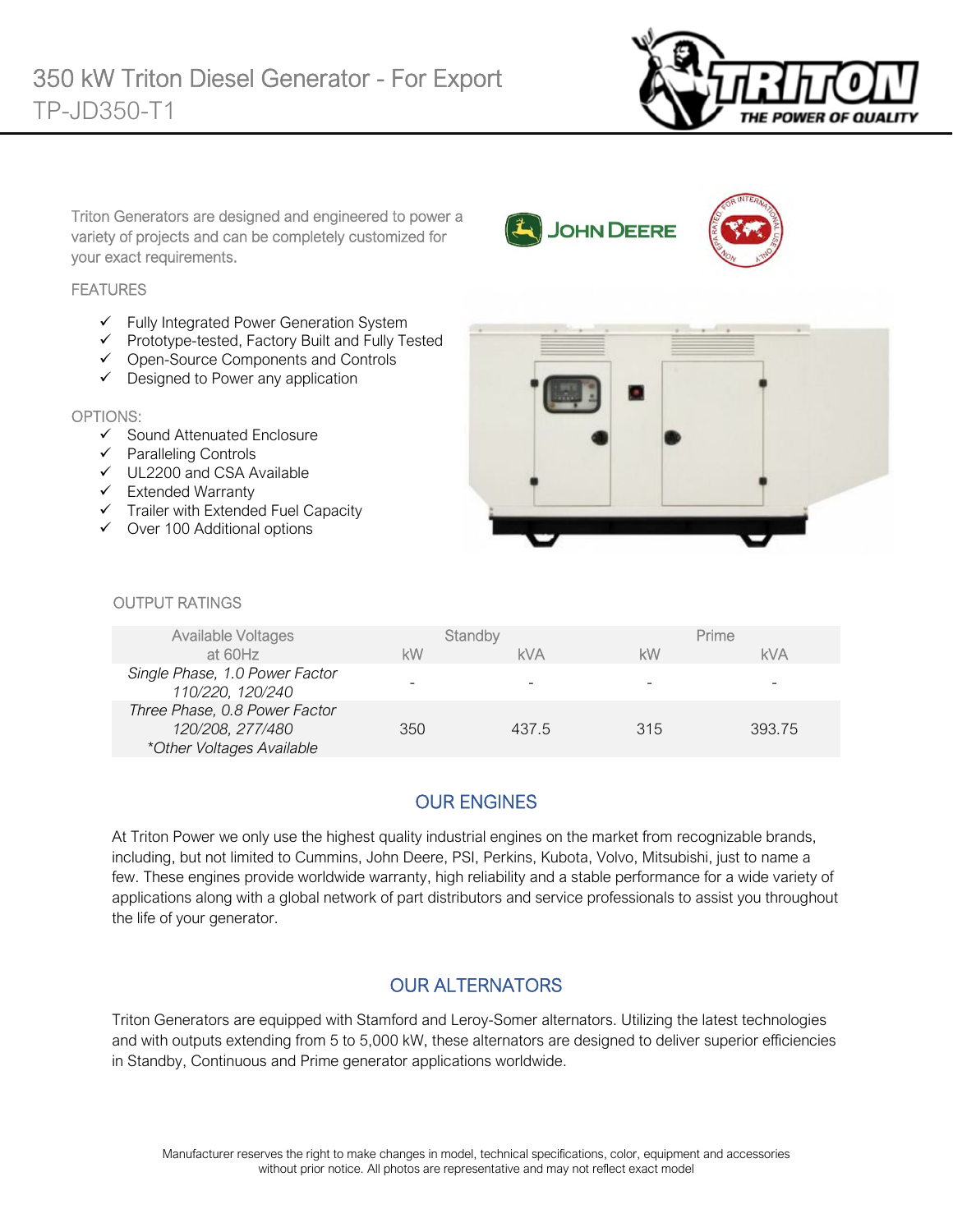

### ENGINE INFORMATION

| Engine Make                      | John Deere                              |
|----------------------------------|-----------------------------------------|
| Model                            | 6135HF475                               |
| <b>Tier Rating</b>               | Non Rated                               |
| Engine Speed (RPM)               | 1800                                    |
| Engine Power Output at rated RPM | 448 kWm / 600 HP                        |
| Cooling                          | <b>Radiator Cooled</b>                  |
| Aspiration                       | Turbocharged and air-to-air aftercooled |
| Total Displacement (Liter)       | 13.5                                    |
| No. of Cylinders and Build       | 6, in line                              |
| <b>Bore and Stroke</b>           | 132 x 165                               |
| <b>Compression Ratio</b>         | 16.0:1                                  |
| Governor                         | Electronic                              |
| Fuel Consumption (L/hr)          |                                         |
| <b>Full Load</b>                 | 98                                      |
| 75% Load                         | 71                                      |
| 50% Load                         | 49                                      |
| Oil Capacity (Liter)             | 58                                      |
| Coolant Capacity (Liter)         | 47                                      |

### ALTERNATOR INFORMATION

| Manufacturer                          | Leroy Somer or Stamford                                         |
|---------------------------------------|-----------------------------------------------------------------|
| Design                                | Brushless single bearing, revolving field                       |
| Stator                                | $2/3$ pitch                                                     |
| Rotor                                 | Single bearing, flexible disc                                   |
| <b>Insulation System</b>              | Class H                                                         |
| <b>Standard Temperature Rise</b>      | 125-163°C Continuous                                            |
| Exciter Type                          | <b>Self Excited</b>                                             |
| <b>Phase Rotation</b>                 | A(U), B(V), C(W)                                                |
| <b>Alternator Cooling</b>             | Direct drive centrifugal blower fan                             |
| AC Waveform Total Harmonic Distortion | No load < $1.5\%$ . Non distorting balanced linear load < $5\%$ |
| Telephone Influence Factor (TIF)      | <50 per NEMA MG1-22.43                                          |
| Telephone Harmonic Factor (THF)       | $<$ 2%                                                          |

# DEEP SEA DIGITAL CONTROLLER

- Adaptable for a wide variety of single gen-set applications, supporting diesel, gas and petrol engines.
- Monitors engine speed, oil pressure, coolant temperature, frequency, voltage, current, power and fuel level, giving you comprehensive engine and alternator protection.
- <sup>o</sup> Easy USB configuration via the DSE PC Suite or directly through the controller's panel.
- <sup>o</sup> Standard units include models DSE4520 or DSE4510. Additional models for AutoStart (DSE73XX and DSE74XX Series) and Synchronization (DSE86XX Series) available upon request on customized equipment.

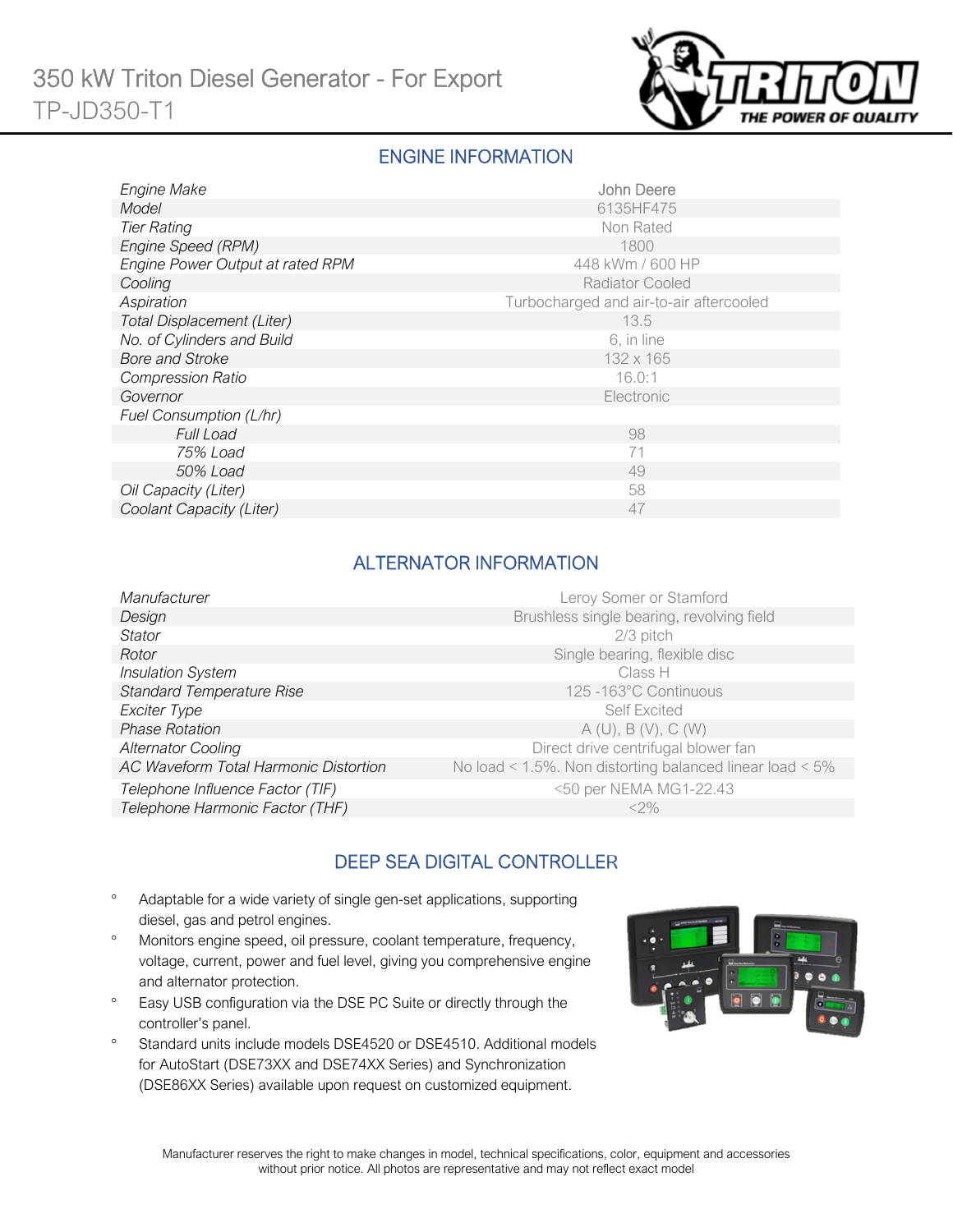

# STANDARD ITEMS

- Engine System:
	- o Oil Drain Extension
	- o Air Cleaner
	- o Critical Exhaust Silencer (Enclosed Versions)
	- o Expanded Metal Safety Guards
- Fuel System
	- o Primary Fuel Filter
	- o Fuel Lock-off
		- o Flexible Fuel Lines
	- Cooling System
		- o Factory Installed Radiator
		- o 50/50 Ethylene glycol antifreeze
		- o Radiator Drain Extension
- Electrical System
	- o Unit Mounted Mainline Circuit Breaker
	- o Battery Charging Alternator
	- o Battery Tray and Cables
	- o Emergency Stop Switch
- Generator Set
	- o Mounted on Heavy Duty Steel Base Frame
	- o Anti-Vibration Pads between Engine/Alternator and Frame
	- o Full Factory Load Bank Testing
	- o Sub-Base Lifting Points
- $\checkmark$  Alternator
	- o Single and Three Phase
	- o 12 Lead Stamford or Leroy-Somer
- $\checkmark$  Enclosure (if selected)
	- o Heavy Duty Steel Enclosure (Aluminum Options)
	- o Powder Coated Finish
	- o Easy Access to All Service Points
	- o Fully Sound Attenuated
	- o Advanced Water and Dust Proofing
	- o Easy to Transport
	- o Includes 8-hour single wall fuel tank

# OPTIONAL ITEMS

- Engine System:
	- o Upgraded Exhaust Silencers (Hospital, Residential, Critical)
	- o Heavy Duty Air filters
	- o Oil Heater
	- o Block Heater (Circulating, up to 5000 Watt)
- $\checkmark$  Fuel System
	- o Multi-Valve Fuel Connections
	- o Fuel Cooler
- Electrical System
	- o Battery Charger (Standard and Float Type)
	- o Additional Circuit Breakers
	- o Shunt Trips
	- o Electrically Controlled Breakers
	- o Medium Voltage Alternators
	- o Paralleling Systems
	- o Electrical Connections (Cam-Locks, Refer Plugs, Distro Panel, and more)
- $\checkmark$  Cooling System
	- o Upgraded Radiator Systems
	- o Marine Grade Radiator
- Generator Set
	- o Seismic Isolators
	- o Remote Mounted Control System
- Enclosure
	- o Aluminum Enclosure
	- o Ultra-Quiet Enclosure
	- o 20 and 40' Container Packages
	- o Custom Paint Colors
- $\checkmark$  Alternator
	- o 600 Voltage
	- o Medium Voltage (1000 to 13,200 voltage)
	- o Two Bearing
- $\checkmark$  Additional Options
	- o Please inquire, Triton can assist in engineering nearly any option